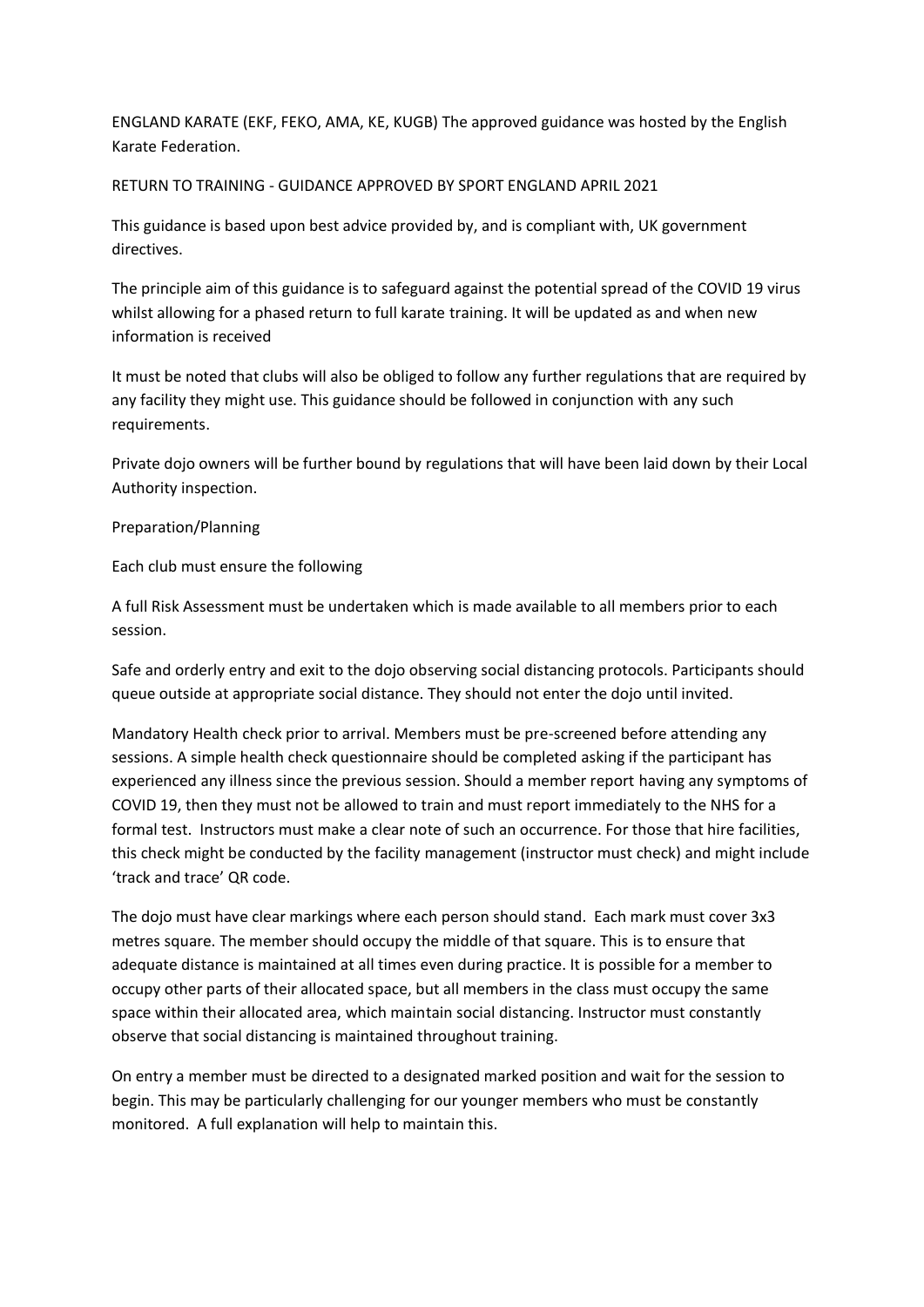Members should arrive changed and ready. It is anticipated that changing rooms will not be open. There should be no changing in toilets, or the dojo. It is also recommended that members will bring a clean pair of gym shoes to wear during practice.

If members require the use of toilets, then masks must be worn. Private facility owner must ensure that toilets are cleaned as directed by their Local Authority Risk assessment of their premises.

Instructors must ensure that members do not congregate more than is necessary to enter the dojo and that social distancing is maintained.

Members must wear a mask when entering the building and at all times whilst moving through the building. Masks may only be removed from training purposes.

Sessions should be pre-booked. For larger clubs we advise that bubble/pods are formed which would decrease the potential for contamination between members.

Members must travel to the dojo as per the prevailing government advice. Car sharing and group travel is not allowed at this time unless members are from the same household, or social bubble. When leaving the same travel protocols apply.

Payments for sessions should be contactless where possible.

A record of contact details of all those that attend sessions (including spectators) must be kept to assist the governments track and trace programmes. Clubs are legally obliged to ensure they have this information. Members must be advised of this record, and that they do not have a choice to 'opt-out' of this obligatory requirement.

The dojo must be ventilated as best as possible with doors and windows open at all times, unless otherwise directed by the facility provider. It is recognised that some modernised facilities will have appropriate ventilation. In facilities where such ventilation is not available, it is imperative that the appropriate risk assessment is undertaken to identify how this can be mitigated.

Cleansing gel needs to be used before and after practice. It is the responsibility of both the instructors and the members to ensure that antibacterial gel is readily available.

SPECTATORS…. This is not allowed. There is no spectating of any session. If parents are in attendance due to escorting their child to the session, then full social distancing must be maintained. They must also be seated and movement around the space is forbidden. There must be no indoor communing/congregating and masks must be worn at all times and throughout.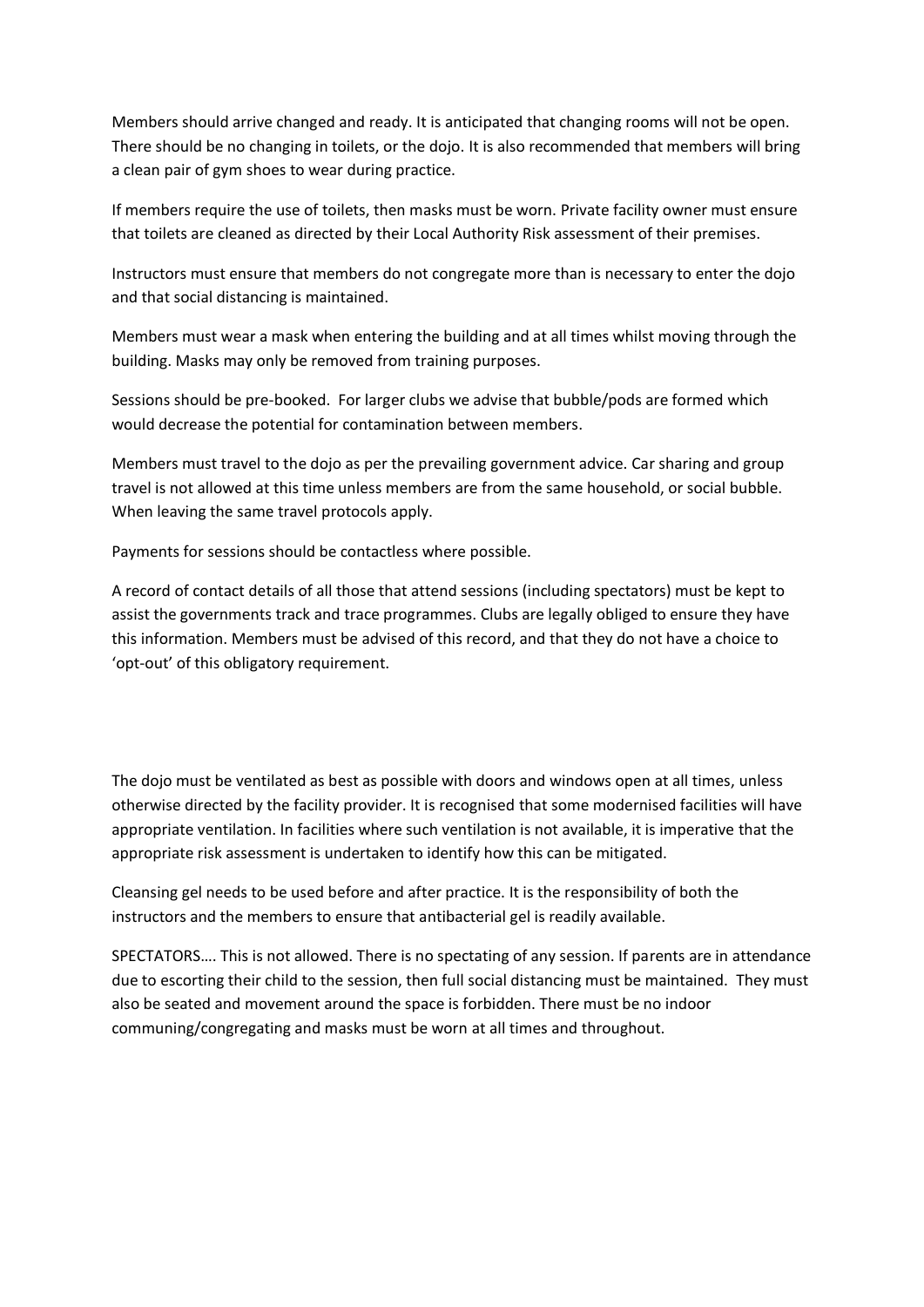# Training/Practice

Only NON-CONTACT training is allowed at this time. Though some family groups could practice with contact, this should not happen in 'public' sessions as it will give the wrong impression and must not form any part of the community training programme at this time.

Drilling in moving lines (like marching) is only allowed if participants are in a single rank and have clear 'lanes' to move up and down. There must be no entry into another person's marked space at any time.

Appropriate shoes should be worn at all times. Bare feet present significant risk of transmission to the dojo surface through perspiration. Members will bring a clean pair of gym shoes to wear during practice. Members are not allowed to train in sock (or similar) as this present numbers of risk such as slipping, as well as being unhygienic.

No Ki-ai. Forcefully driving air from the body (as in shouting) increases the risk of droplets being spread and would require greater social distance needed between participants as well potentially infecting surfaces around the members. In this context, Instructors need to be mindful of their own calls/commands and should seek to increase distance between themselves and the assembled class.

Face covering are not compulsory at this time, but consideration must be given to their use. Note, that some facilities will insist on their use.

Sharing of any equipment is prohibited.

Instructors must refrain from guiding, or touching any members limb during practice.

Should injury occur then appropriate action must be taken as per first aid training and guidance. In the first instance, self-help must be actioned, but if this is not sufficient, then first aid protocols are invoked. Coaches must be adequately trained.

Post Session

At the end or between sessions:

Members must leave the dojo is an orderly and organised fashion. They must leave as they arrived, and change at home.

All members are advised to immediately shower on returning to home.

All members MUST clean their training clothes (gi or otherwise) between sessions.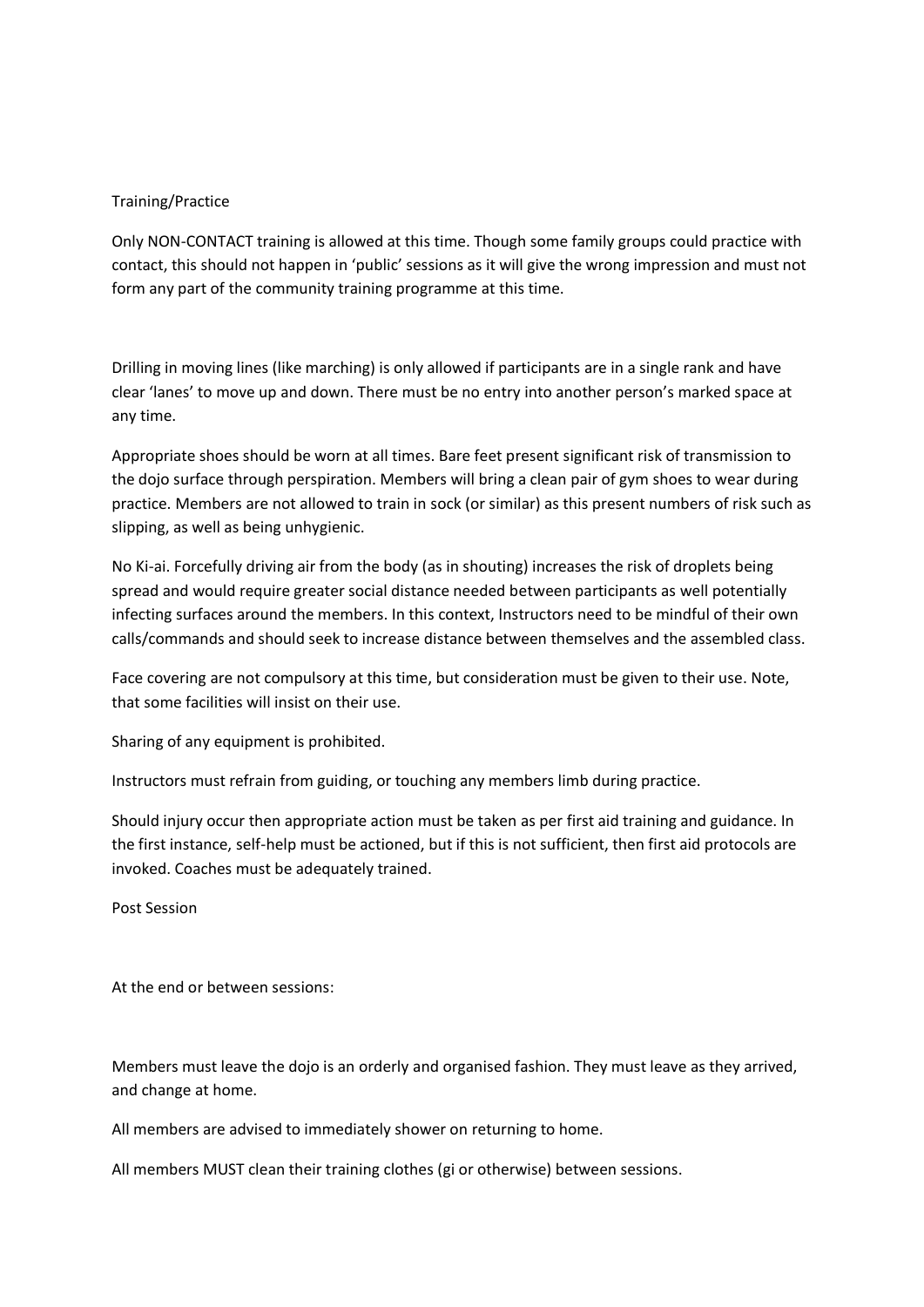Any congregating of people must be away from the dojo and outside, whilst maintaining Social Distancing protocols. The social aspects of a club should not be under-estimated as it contributes to over- all well-being of members, but these activities must be conducted in line with government guidance. Congregating outside the dojo is not permitted.

There must be no hugging or embracing between members at any point, but especially after a session when members are likely to have been perspiring.

If between sessions, then all surfaces must be cleaned using an appropriate steriliser.

If multiple classes are held over the day/evening, the instructor must allow adequate time between classes for clearing and cleaning of the dojo. This is to ensure and minimise the risk of contamination and maintaining social distancing. It is vital there is no over-crowding at any time around entrances and exits.

As is usual in a traditional dojo, no drinking or eating is allowed in the dojo or entrance areas.

There must be no shared use of drinking bottles at any time

PHASE TWO

When given the appropriate permissions by Government and Sport England we will move to Phase two

The guidance in regard pre and post training protocols still remain in place, however, in Phase two, training will include light contact work but only in individual clubs and dojo. Members are not allowed to travel between clubs and must effectively remain in the same 'dojo' bubble.

Practice allowed:

Pad work

Partner work… Ippon and Sanbon kumite

Sparring (Jiyu Kumite)

Members will be allowed to move through another person space. Thus allowing for line drills and group kata work

Throws, take downs, locks, holds, grappling and close quarter combat techniques remain forbidden at this time unless specifically mentioned and clear permissions given.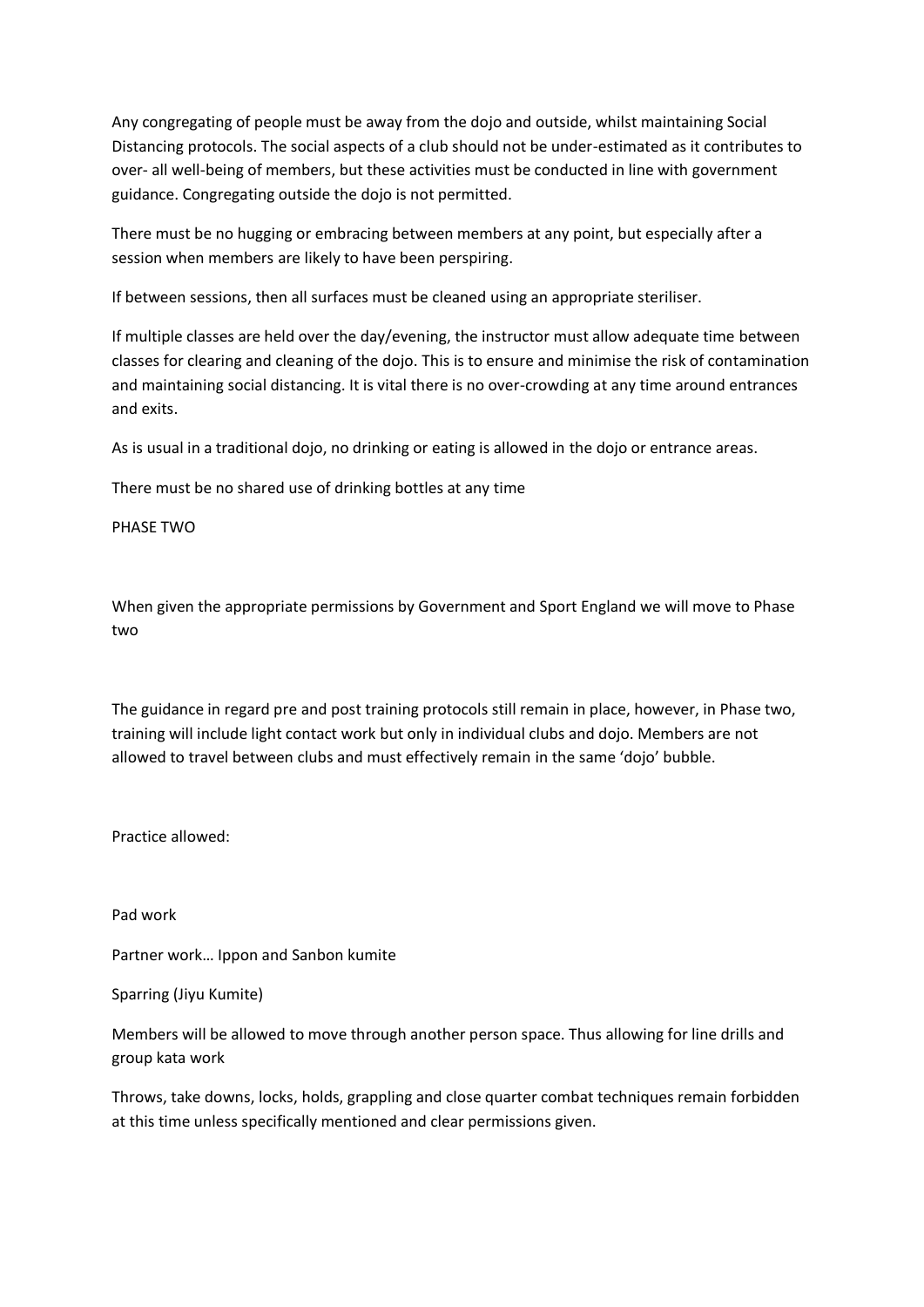## UPDATE 20th March 2021 In Phase two age restrictions will apply as follow

Under 18s may return to Indoor training as per guidance in Phase Two

Adults can return to indoor training but only on a 1-2-1, socially distanced session

Note: The same Instructor may not coach an Under 18 and Adult session at the same time. The coach must maintain Social distance at all times

### PHASE THREE

In phase three, training returns to normal. All COVID restrictions to training practice are removed and club members may enjoy a full range of training activity, including internal club competitions.

Training between clubs remains forbidden until such time as Government give notice to end Socialdistancing and lift travel restrictions

### PHASE FOUR

All restrictions are lifted, and organised competitions return.

\*Each phase above will be determined by the prevailing government advice and directives. There are no specific dates as to when each phase will return and as the Pandemic situation develops it may mean some aspects from each phase are allowed whilst other parts are not.

It is also entirely possible that different phases may apply to different areas dependent on local rules and laws.

Age may also play a part in that children and adult karate may be different, again dependent on Government guidance

In all aspects FEKO will modify the above to meet the requirements of the Authorities. Members will be advised through all social media and normal communication channels on all and any developments pertaining to the return to training.